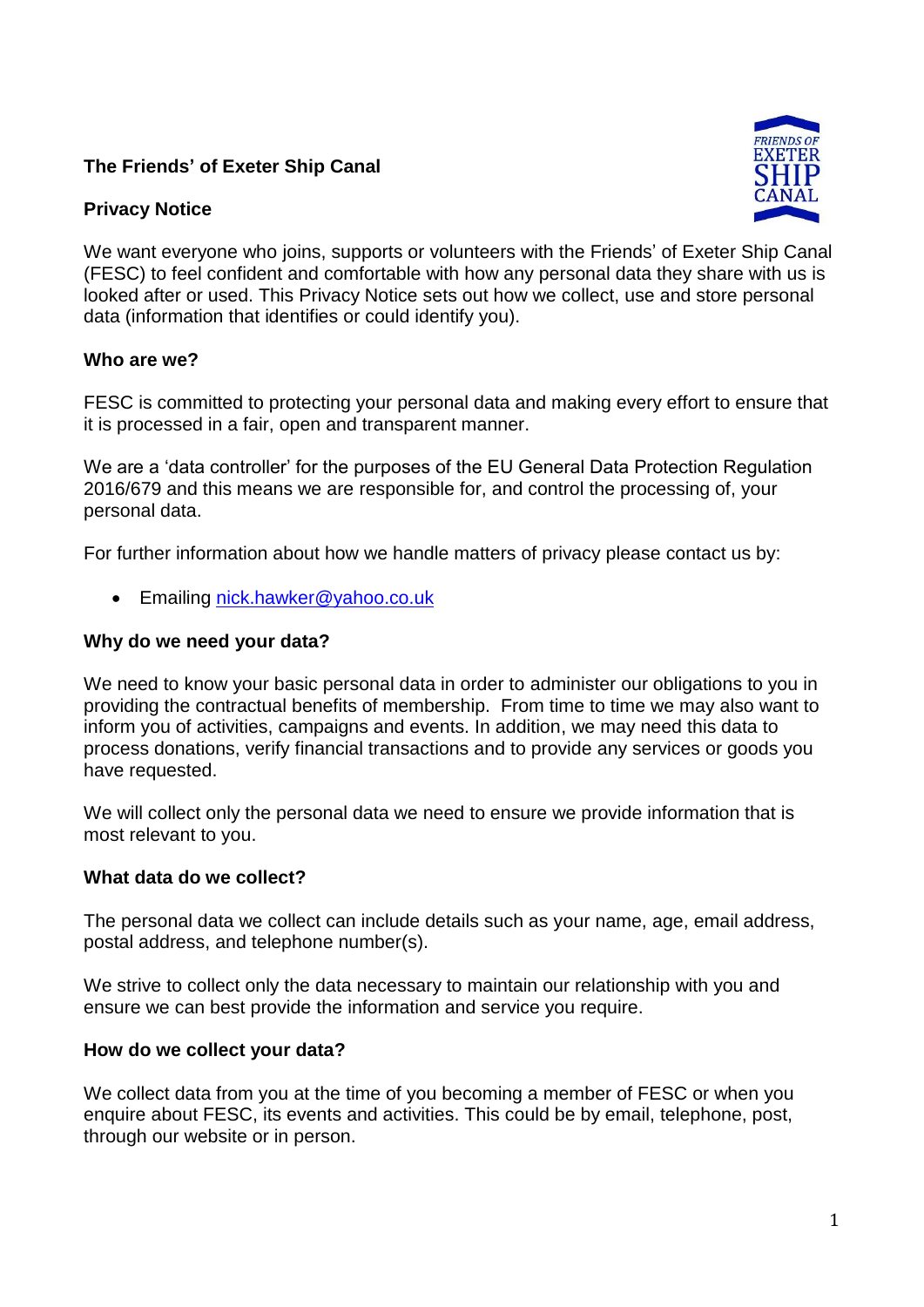## **How do we keep your data safe?**

Any personal data we hold is kept confidential and protected against misuse or improper access. Data is processed only by FESC staff and volunteers based in the UK.

No one else has access to your personal data and we will not share it with any third parties. The only exception is if we are required to do so by law.

We have a Data Protection regime in place to ensure the effective and secure processing of your personal data. All FESC staff and volunteers are aware of the importance we attach to the correct handling of personal information and a copy of our internal Privacy Policy can be found on our website.

## **What are the legal bases for keeping your data?**

In most cases we will only use your personal data where we have your *consen*t or because we need it to fulfil a *contract* with you (e.g. newsletters, notification of meetings, activities, surveys).

However, there are other lawful reasons that allow us to process your personal data and one of those is called *legitimate interests.* Examples of this are if we contact you to research our supporters; for legal purposes or to comply with regulatory guidance.

## **How long will we keep your data?**

We will only keep your data for as long as is reasonable and necessary for the relevant activity, which may be to fulfil statutory obligations. This would usually be for 7 years.

# **Exercising your rights**

Under the Data Protection Act 2018 and the EU General Data Protection Regulations you have the following rights;

- The right of access to your own personal data
- The right to request rectification or deletion of your personal data
- The right to object to the processing of your personal data
- The right to complaint to the Information Commissioner's Office
- The right to object to decisions being taken about you by automated means
- The right to request a copy of the information you provide us in machine readable format
- The right to withdraw your consent to any processing that is solely reliant upon your consent

Should you wish to exercise any of your rights, please contact nick.hawker@yahoo.co.uk.

# **Your right to complain**

If you wish to complain about the way that your personal data has been handled by FESC, you should write to the Secretary at the afore mentioned e-mail address and clearly outline your case. Your complaint will then be investigated. If you remain dissatisfied with the way